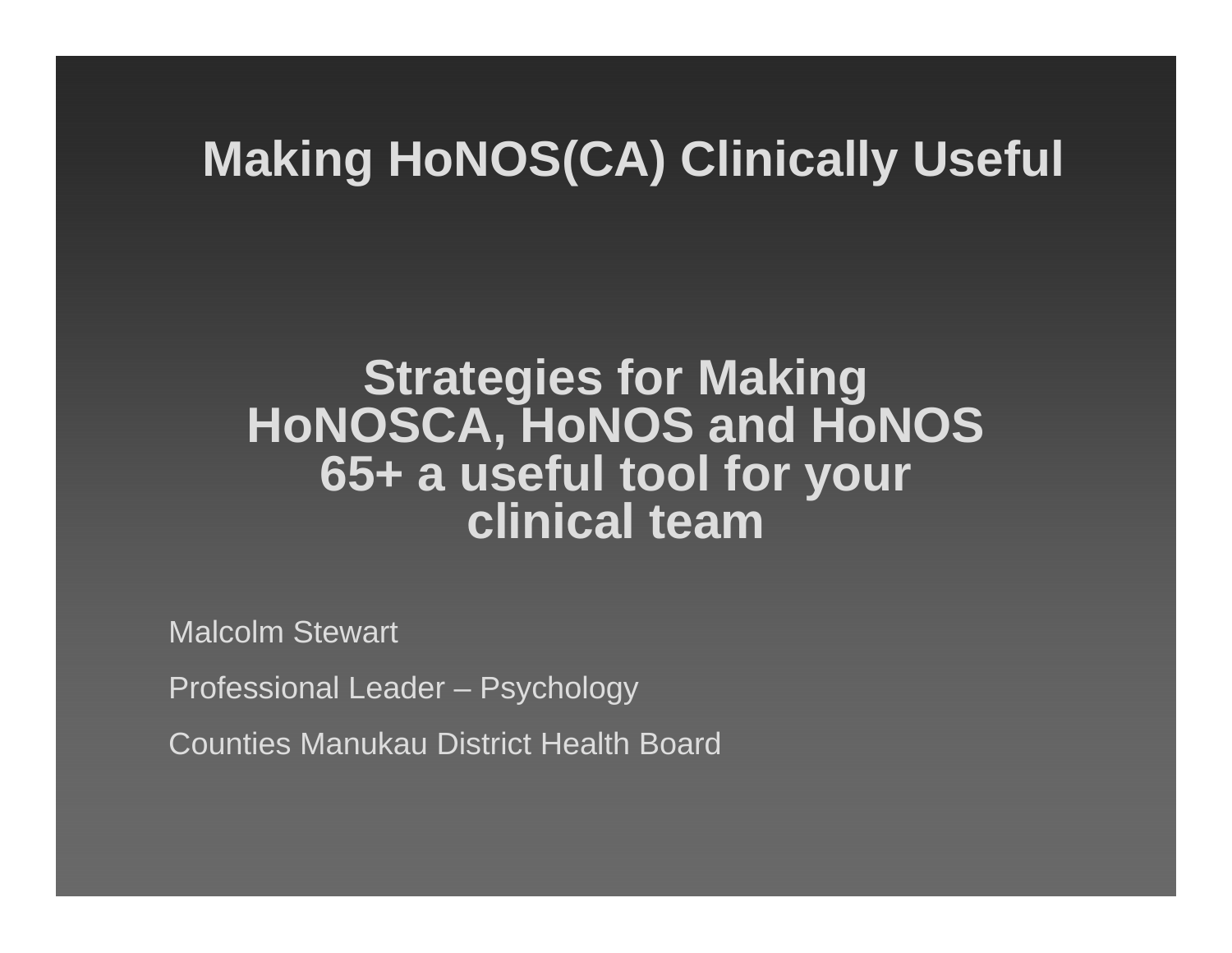### **How Can HoNOS Information be Useful? Useful?**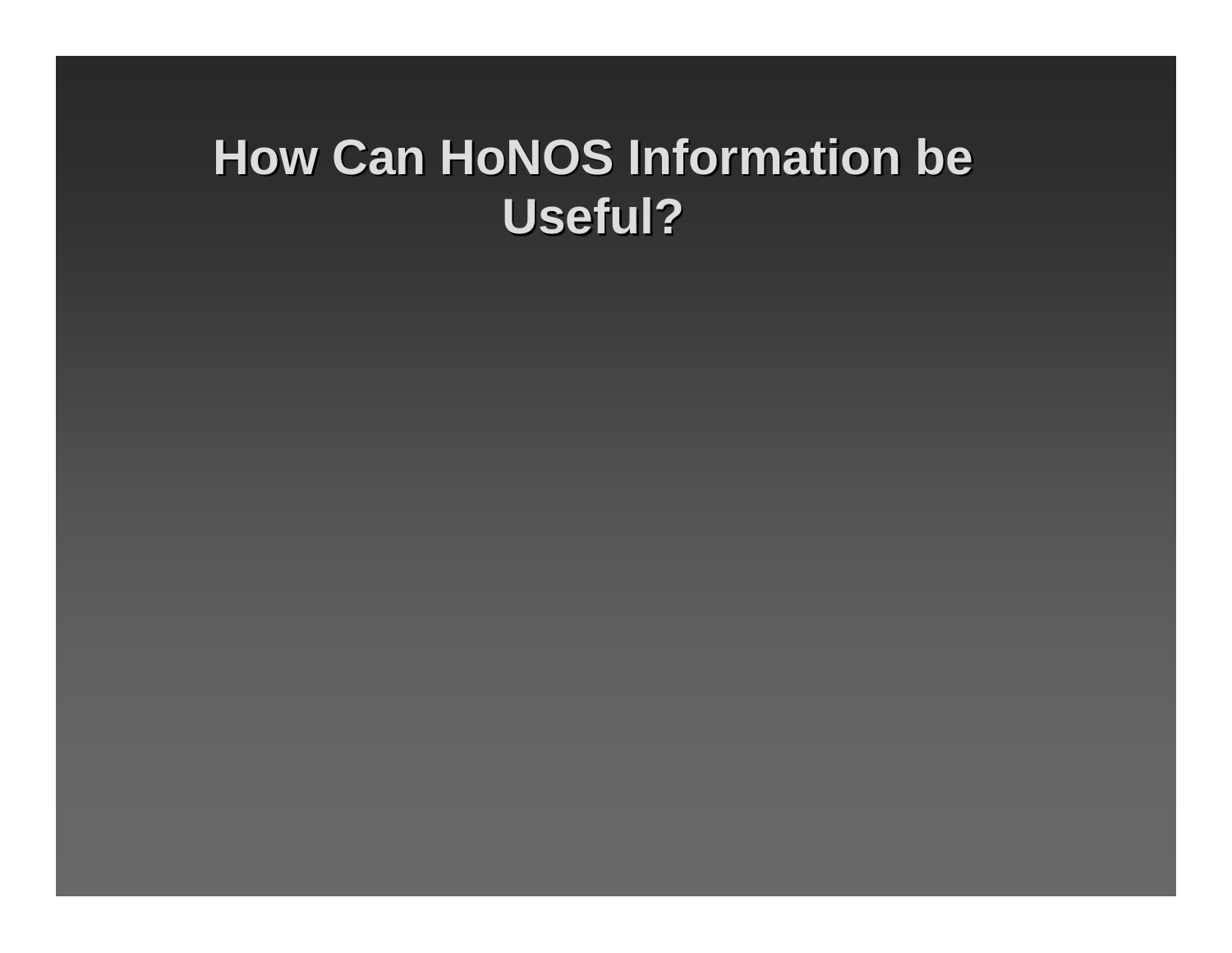### **How Can HoNOS Information be Useful? Useful?**

- **National Level**
- **DHB / MHS Level**
- **Team Level**
- **Clinician/Client Interaction Level**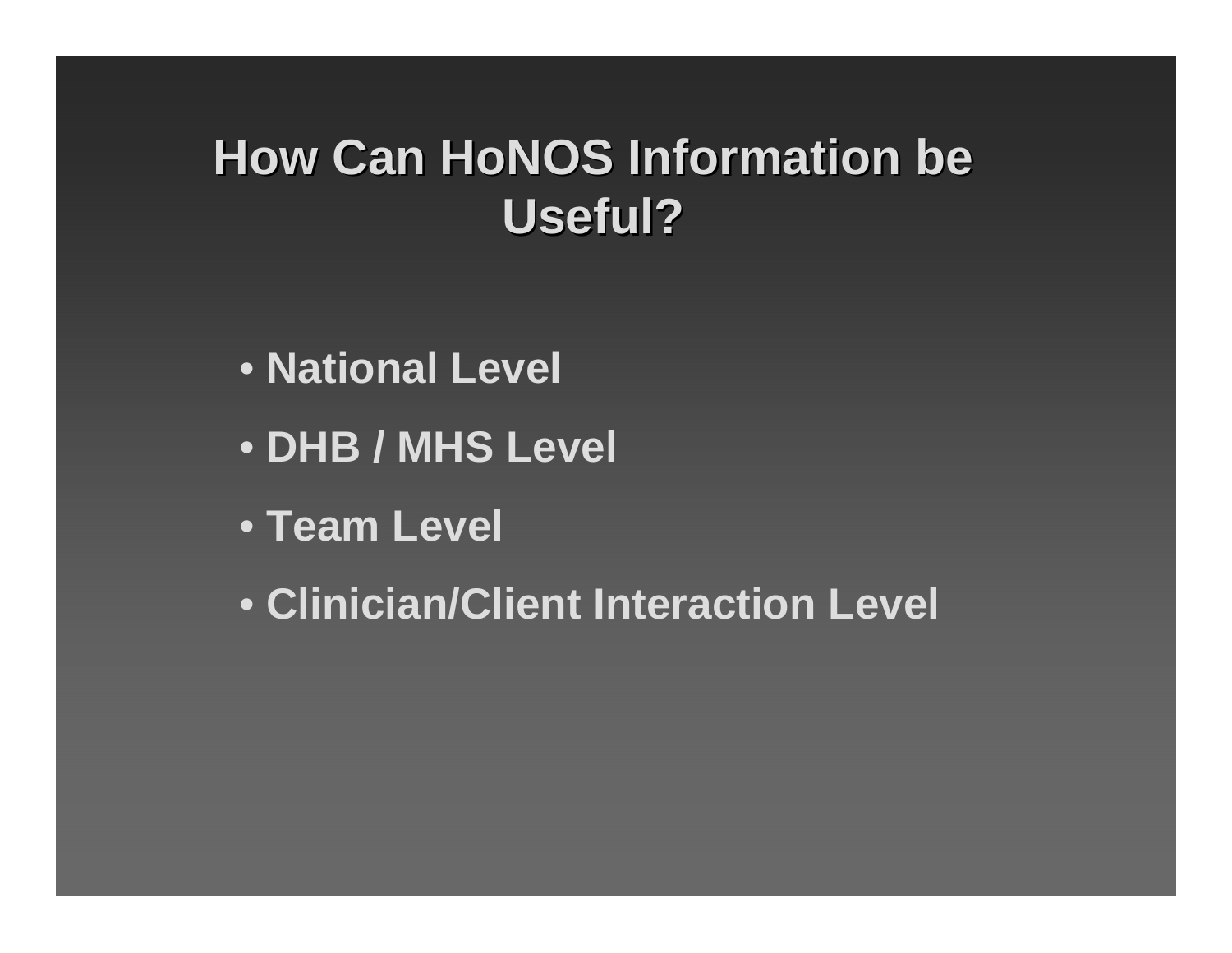### **How Can HoNOS Information be Useful? Useful?**

• **National Level**

• **DHB / MHS Level**

• **Team Level**

Grouped information to understand service users, understand outcomes, and identify best practice

**Both of these**

• **Clinician/Client Interaction Level**

Promoting conversation about individual's goals and outcomes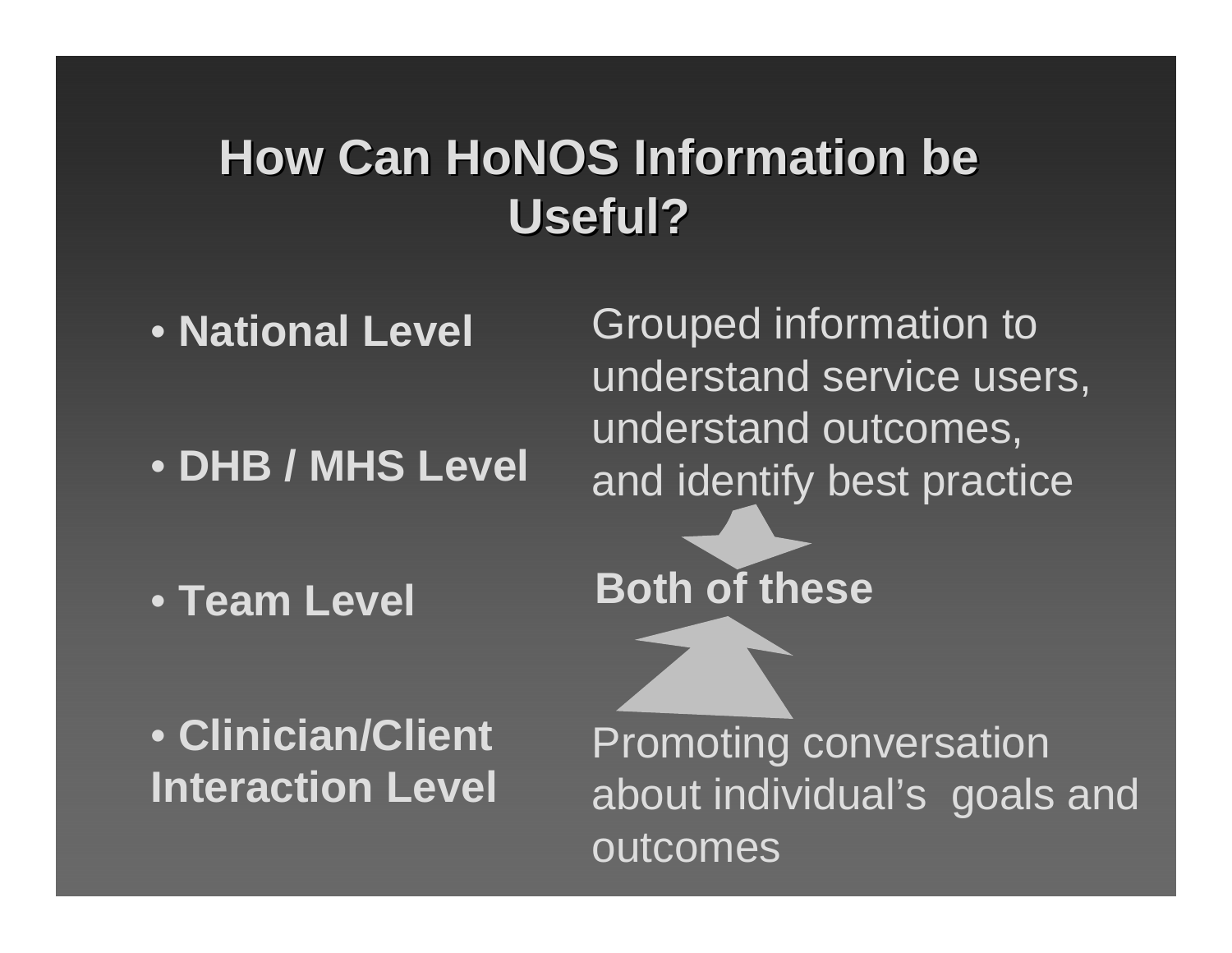# **Many Clinician's and Team's Perception of the Use of HoNOS Information Information**

### **National Level**

### **DHB / MHS Level**

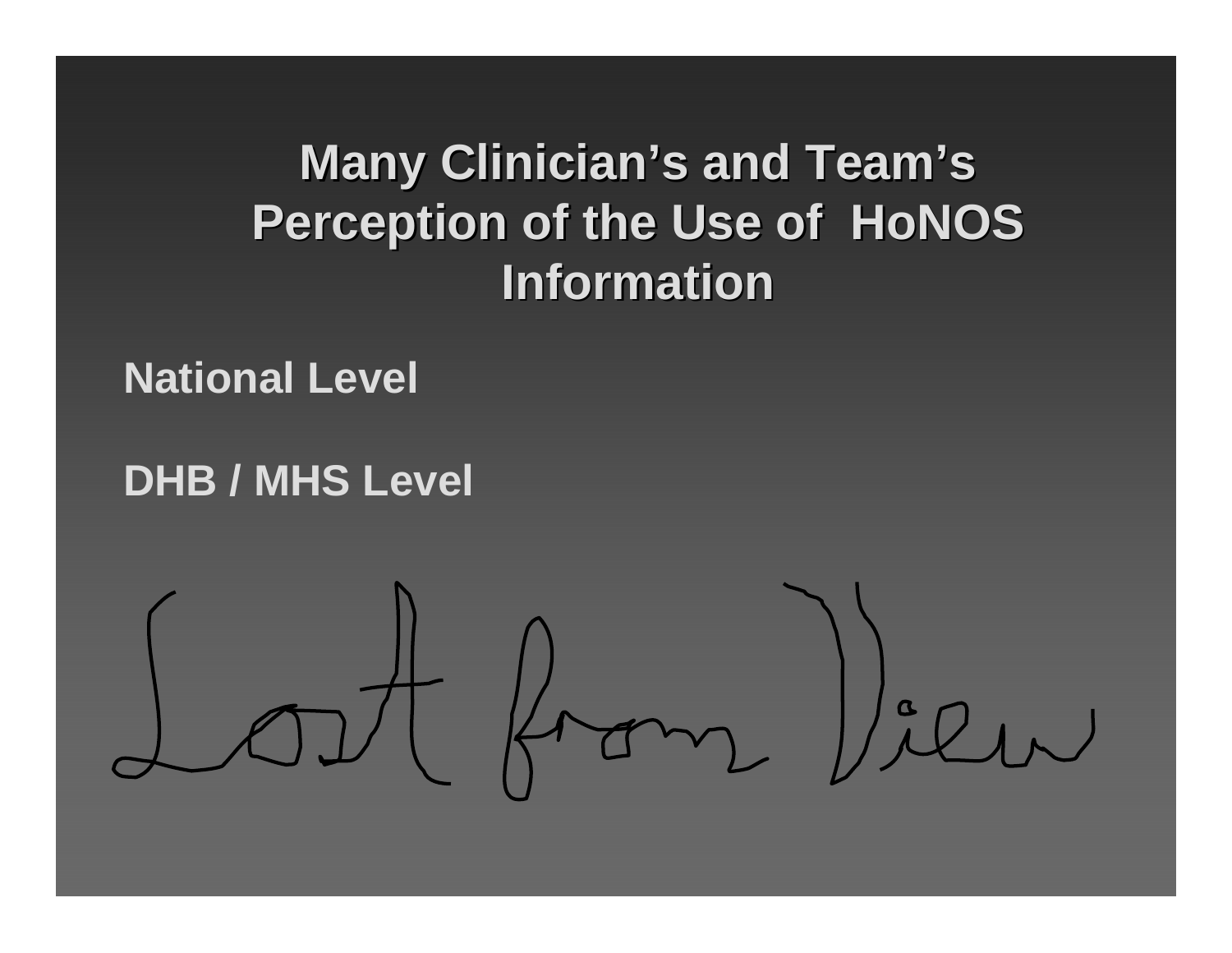### **How Can HoNOS Information be Useful To Your Team? Useful To Your Team?**



**Grouped Information** Client characteristics. Outcomes , Workloads

Identifying **individual's** status, progress to date, concerns and goals for intervention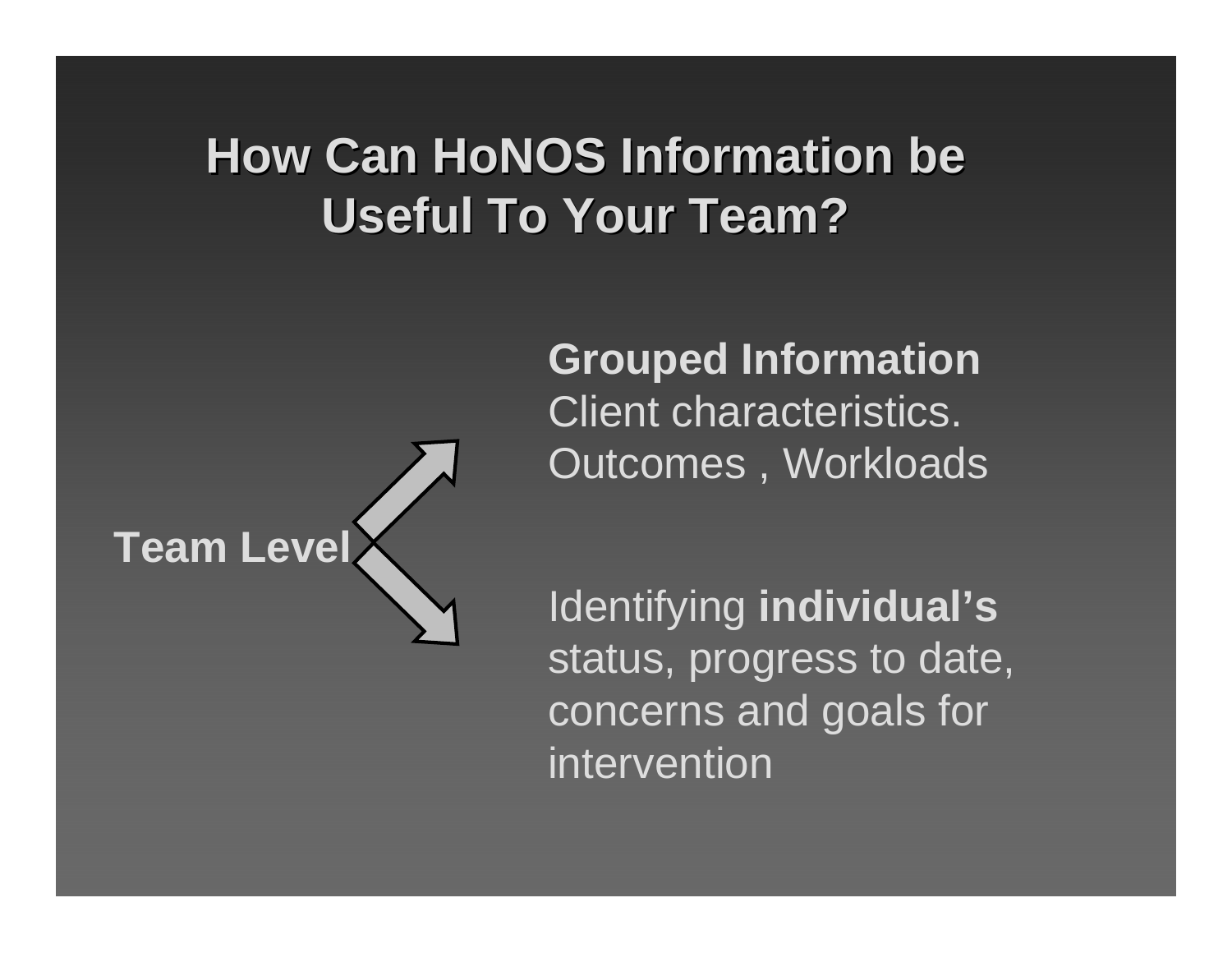# **How Can HoNOS Information be Useful To Your Team? Useful To Your Team?**



Identifying **individual's** status, progress to date, concerns and goals for intervention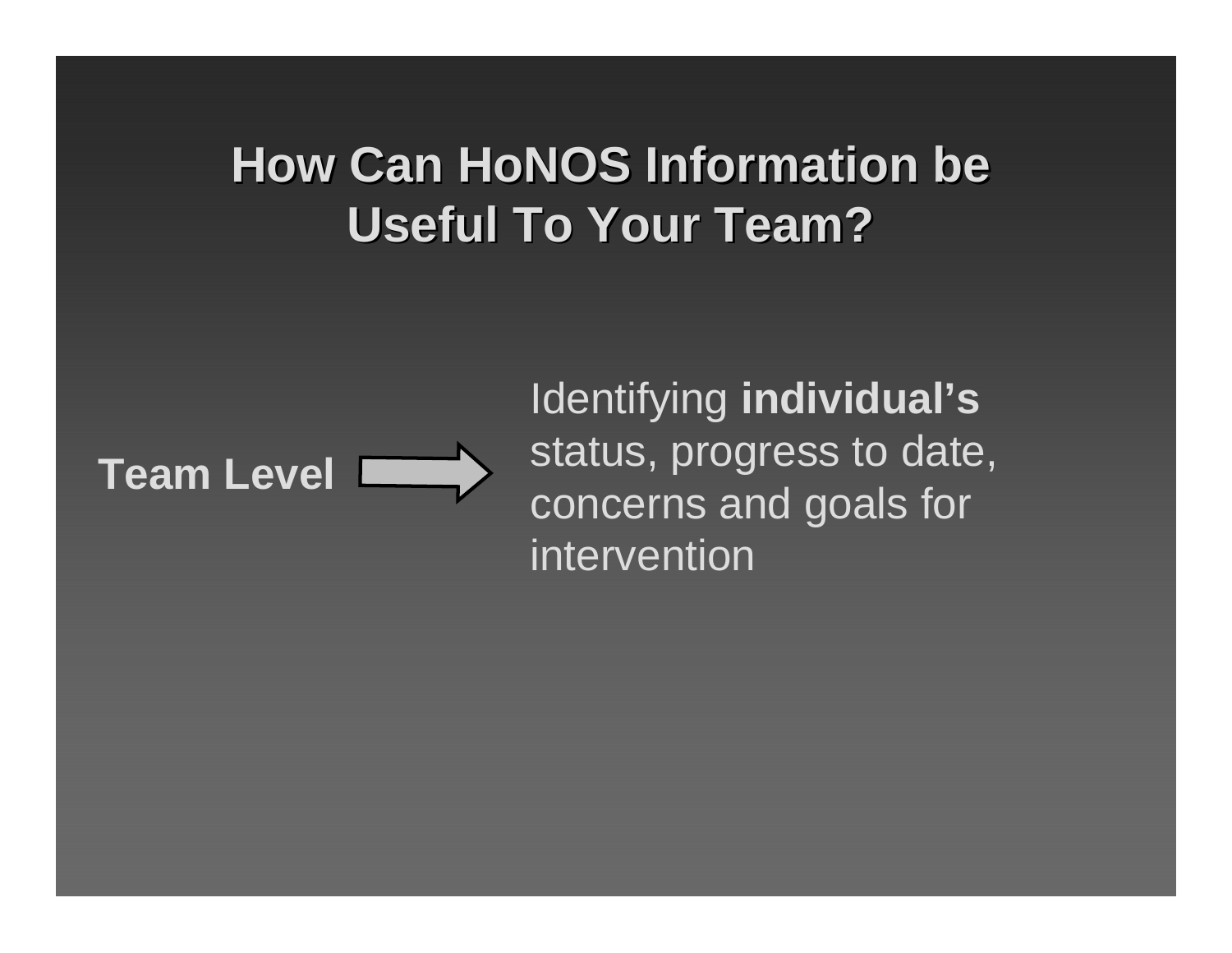# **Team Discussions: The Value HoNOS(CA) Can Add**

- Quick summary
- Covers many important aspects of:
	- –– individual's wellbeing
	- –– drivers for mental health/illness
- Draws attention to change over time in a way that is difficult to remember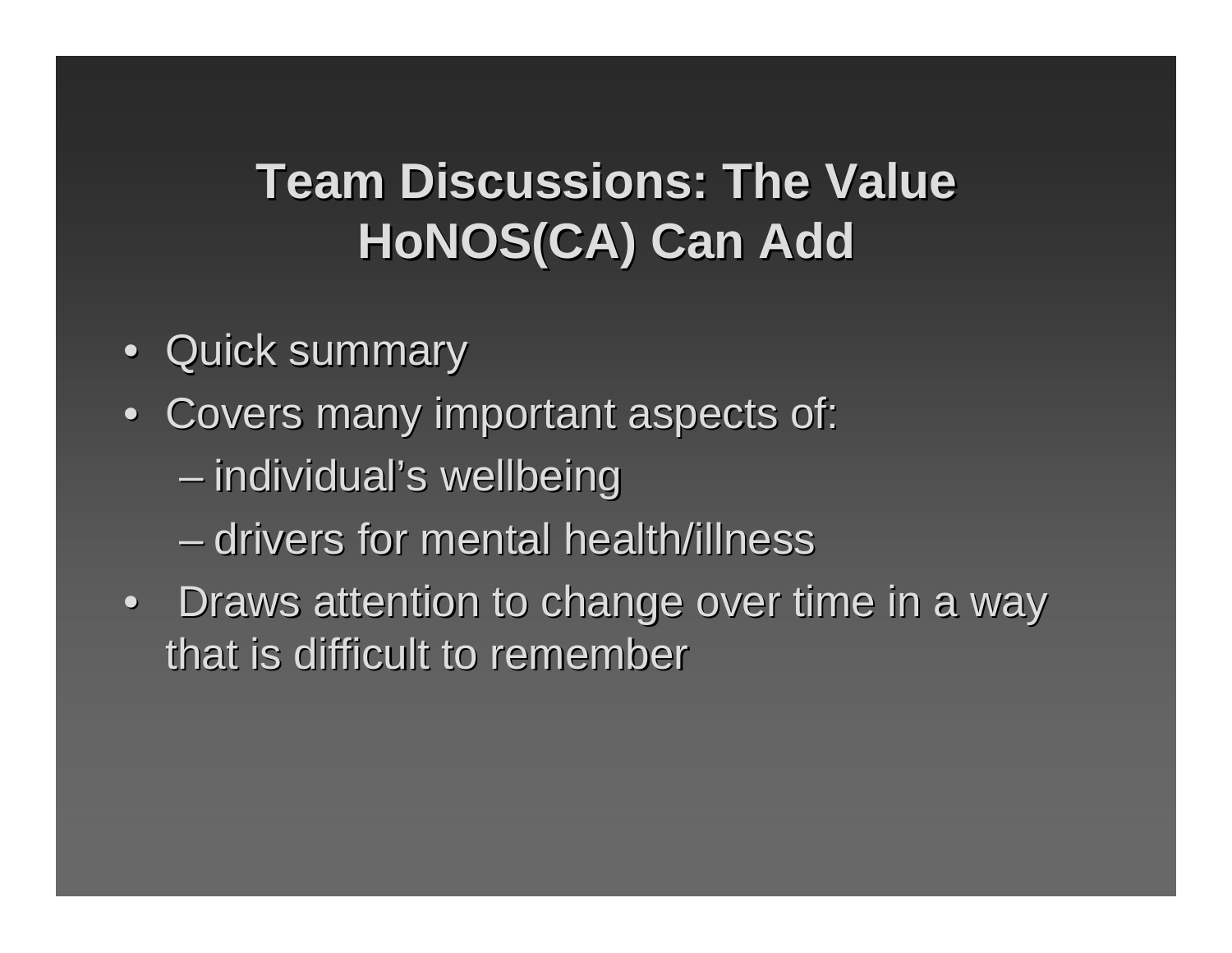### **Use of HoNOS Use of HoNOS**

 $\bullet\,$  HoNOS is not a decision making tool

BUT

• It is a tool for helping to make good decisions.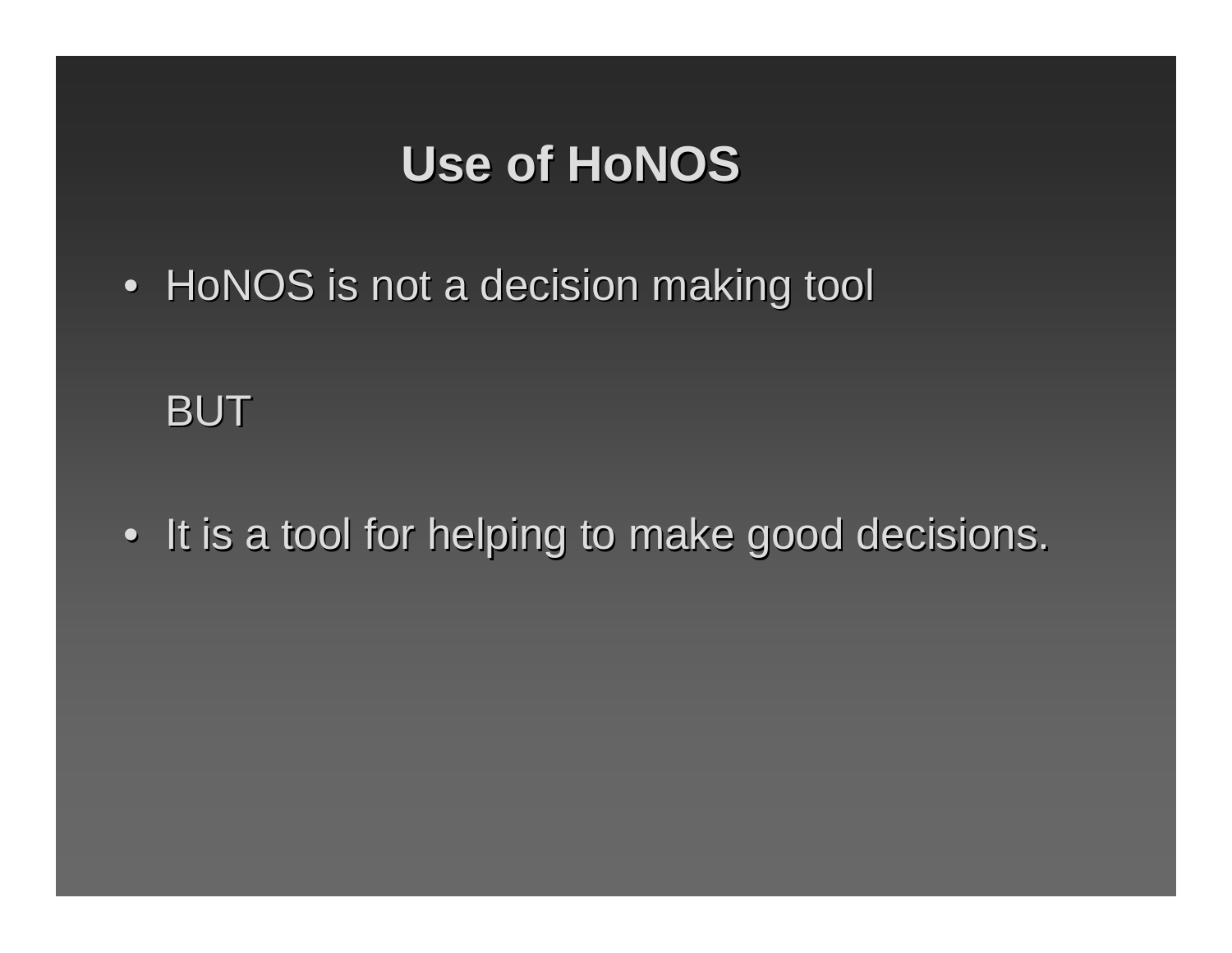# **A Suggested A Suggested Quick Strategy Quick Strategy for Using for Using HoNOS(CA) in Individual Client Discussions Discussions**

THE ARTICLE IN THE RESIDENCE OF A RESIDENCE OF A RESIDENCE OF A RESIDENCE OF A RESIDENCE OF A RESIDENCE OF A RESIDENCE OF A RESIDENCE OF A RESIDENCE OF A RESIDENCE OF A RESIDENCE OF A RESIDENCE OF A RESIDENCE OF A RESIDENC A quick strategy for... **Using HoNOSCA to Help Plan** Care and Recovery ... in the team meeting

#### Are we the right service?

If the person's HoNOSCA has no items that score 2 or more. are we are the right service for this person?

We may be - there may be reasons not captured by the HoNOSCA that make us right for this person. However, if no items score over 2, it is well worth stating how we can help and asking if their wants and needs may be better met by transfer to a different kind of service. People with scores of greater than two may also be most appropriate for transfer, with the right support

#### **Check out the Three Cs.**

#### Concordance:

Do we agree over the HoNOSCA ratings that have been given? This includes the rater, the service user, and other clinicians. This does not need to be a debate - in general the raters' rating should stand unless they decide to change it. However, this is an option for others to briefly say that they think that a rating should be different, and why. Even without the rating changing, these opinions are useful to help with recovery planning.

#### Change:

What has changed since the HoNOSCA was last completed? This includes both positive and negative change.

This is a very brief summary of items that have got better or worse, and, if known, why they may have changed.

#### **Concerns:**

What are the areas of concern and what plans are, or should be, in place to address these?

For each item with a score of 2: Ask the question "Do we need a plan to help to address this item now?"

If the answer is yes, identify or develop the plan to address this issue and ensure it put in the person's recovery plan.

For each item with a score of 3 or 4 - a plan is needed! If the plan cannot be developed right now, ensure that a person and process are identified to develop it.

#### **Pack Ray 1/19**

#### **Choose the Top Priority**

Identify one (or at the most two) areas of concern that you most want to have change in by the next HoNOSCA. This will often, but not always be the item on which they score the highest. It will usually be the item which you think can most contribute to their recovery. For example if the team felt that an unsatisfactory living arrangement (scoring a 3) was a major contributor to the person's distressing hallucinations (scoring a 4), then helping them to improve their living situation may be made the top priority. Of course, all reasonable steps would be taken to help address other items (eq the hallucinations) also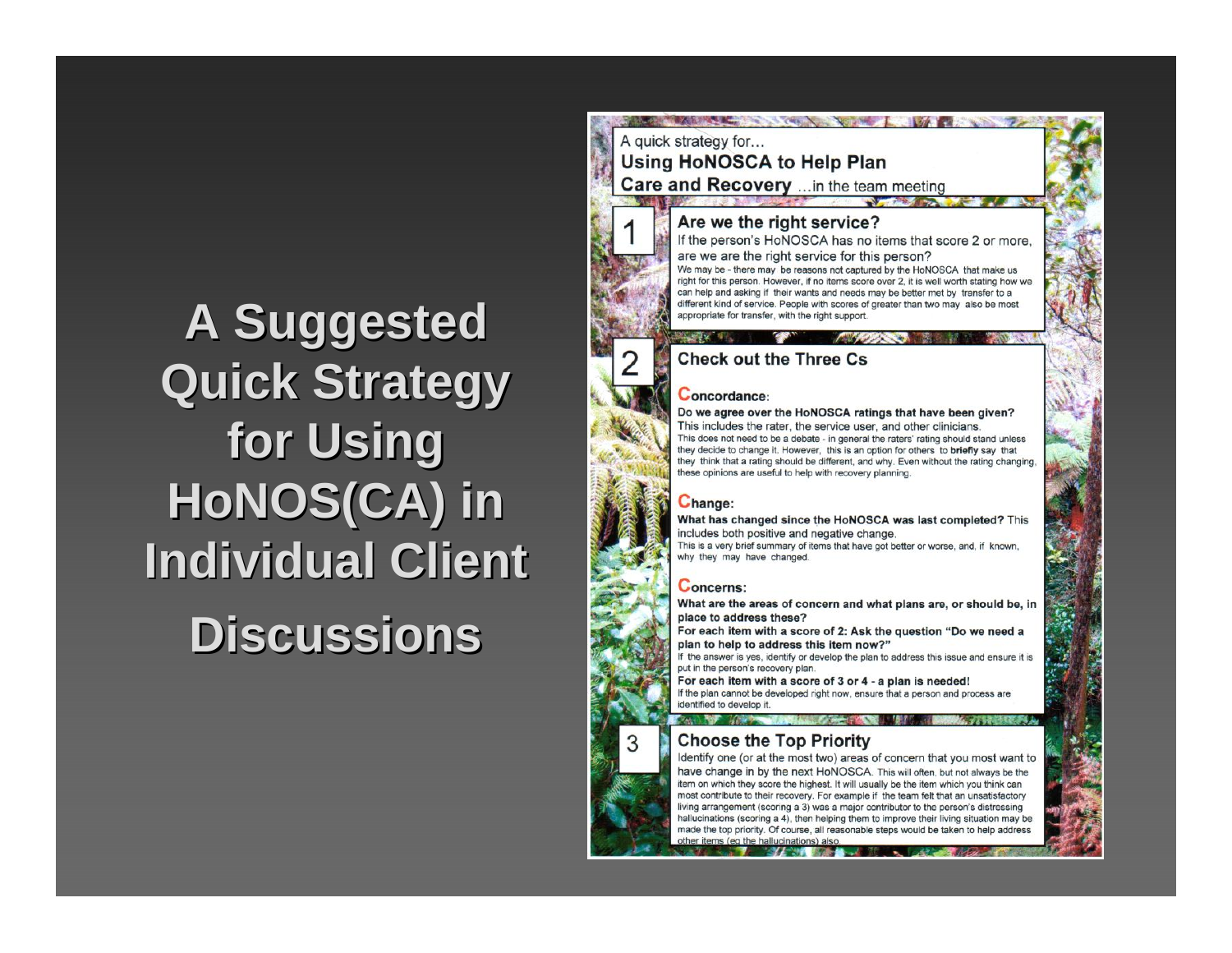### **Purpose of the Questions**

|               | Are we the<br>right service? | Identifying people who could/should<br>be discharged/ "Permission to<br>discharge" |
|---------------|------------------------------|------------------------------------------------------------------------------------|
| 2a            | <b>Concordance</b>           | Encourage fuller, multi-perspective<br>understanding of the person                 |
| $2\mathsf{b}$ | <b>Change</b>                | <b>Identifying positive and negative</b><br>changes over time                      |
| <b>2c</b>     | <b>Concerns</b>              | Identifying issues to be addressed<br>Identifying the plans to address them        |
| 3             | <b>Priorities</b>            | Specifying highest priority changes to<br>promote recovery                         |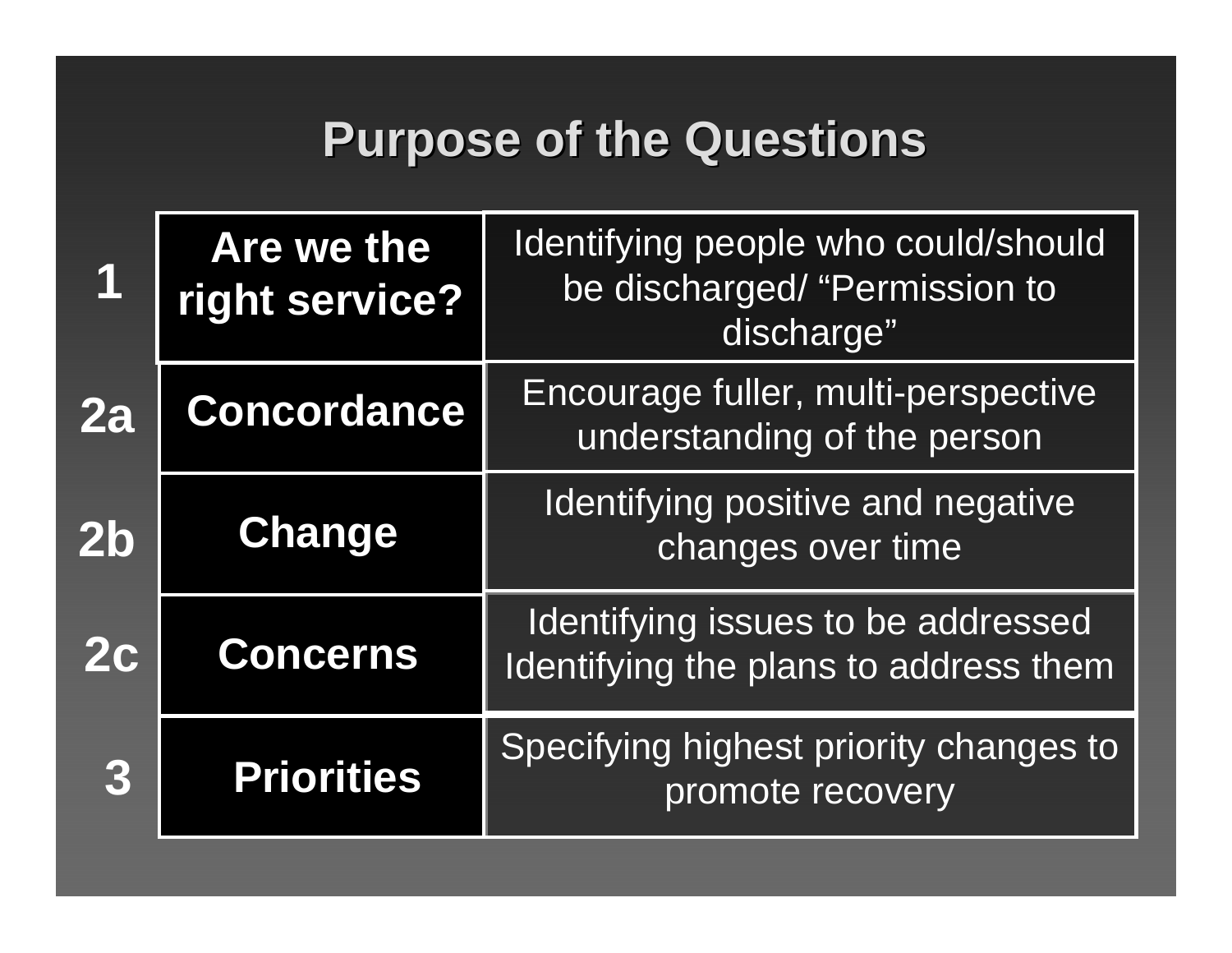# **Using this Approach to Make More Efficient and Effective Discussions Efficient and Effective Discussions**

|                                                                   |                                    | <b>MDT Review</b>               |                                                                                                        |  |
|-------------------------------------------------------------------|------------------------------------|---------------------------------|--------------------------------------------------------------------------------------------------------|--|
| Name:                                                             |                                    | NHI:                            | Review Date:                                                                                           |  |
| <b>Reason for Review / Desired Outcomes</b>                       |                                    |                                 |                                                                                                        |  |
| Brief Background (Maximum of 3 minutes to present)                |                                    |                                 |                                                                                                        |  |
|                                                                   |                                    |                                 |                                                                                                        |  |
|                                                                   |                                    |                                 |                                                                                                        |  |
|                                                                   |                                    |                                 |                                                                                                        |  |
| Current Situation (Maximum of 2 minutes to present)               |                                    |                                 |                                                                                                        |  |
|                                                                   |                                    |                                 |                                                                                                        |  |
|                                                                   |                                    |                                 |                                                                                                        |  |
|                                                                   |                                    |                                 |                                                                                                        |  |
| Diagnoses                                                         | Formulation                        |                                 |                                                                                                        |  |
|                                                                   |                                    |                                 |                                                                                                        |  |
|                                                                   |                                    |                                 |                                                                                                        |  |
| <b>Changes in Last 3 Months</b>                                   |                                    |                                 |                                                                                                        |  |
|                                                                   |                                    |                                 |                                                                                                        |  |
|                                                                   |                                    |                                 | Concerns: (if no HoNOS items score higher than 1, why are we still the right service for this person?) |  |
| <b>HoNOS Items Scoring 3 and 4</b><br>Itam Name                   |                                    | Plan(s) to Address this Issue   |                                                                                                        |  |
|                                                                   |                                    |                                 |                                                                                                        |  |
|                                                                   |                                    |                                 |                                                                                                        |  |
| <b>HoNOS Items Scoring 2</b>                                      |                                    |                                 |                                                                                                        |  |
| <b>Itam Name</b>                                                  |                                    | Plan(s) to Address this Issue   |                                                                                                        |  |
|                                                                   |                                    |                                 |                                                                                                        |  |
|                                                                   |                                    |                                 |                                                                                                        |  |
| Other Concerns/Goals not reflected by HoNOS Items<br>Concern/Goal |                                    | · Plan(s) to Address this Issue |                                                                                                        |  |
|                                                                   |                                    |                                 |                                                                                                        |  |
|                                                                   | Top Priority for the Next 3 Months |                                 |                                                                                                        |  |
|                                                                   |                                    |                                 |                                                                                                        |  |
|                                                                   |                                    |                                 |                                                                                                        |  |
| <b>Comments/Plans from Discussion</b>                             |                                    |                                 |                                                                                                        |  |

Completed prior to reviewOne page long Quick to complete Helps to clarify thinking about this person Focuses on identifying solutions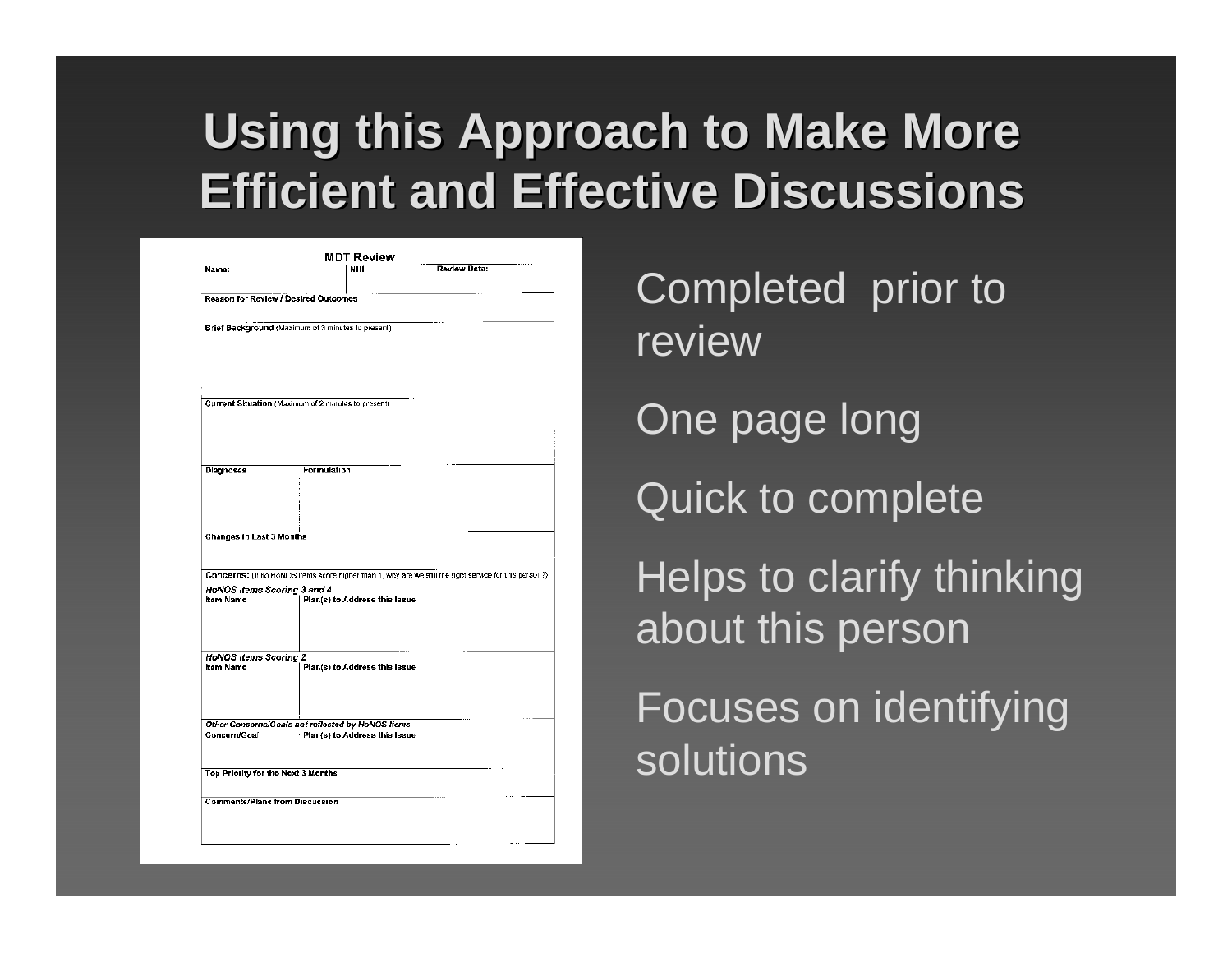# **MDT Review Form MDT Review Form**

### **Preliminary Information**

| Name:                                                      | <b>NHI:</b>        | <b>Review Date:</b> |  |
|------------------------------------------------------------|--------------------|---------------------|--|
| <b>Reason for Review / Desired Outcomes</b>                |                    |                     |  |
| <b>Brief Background</b> (Maximum of 3 minutes to present)  |                    |                     |  |
| <b>Current Situation</b> (Maximum of 2 minutes to present) |                    |                     |  |
| <b>Diagnoses</b>                                           | <b>Formulation</b> |                     |  |

**Present HoNOS(CA)**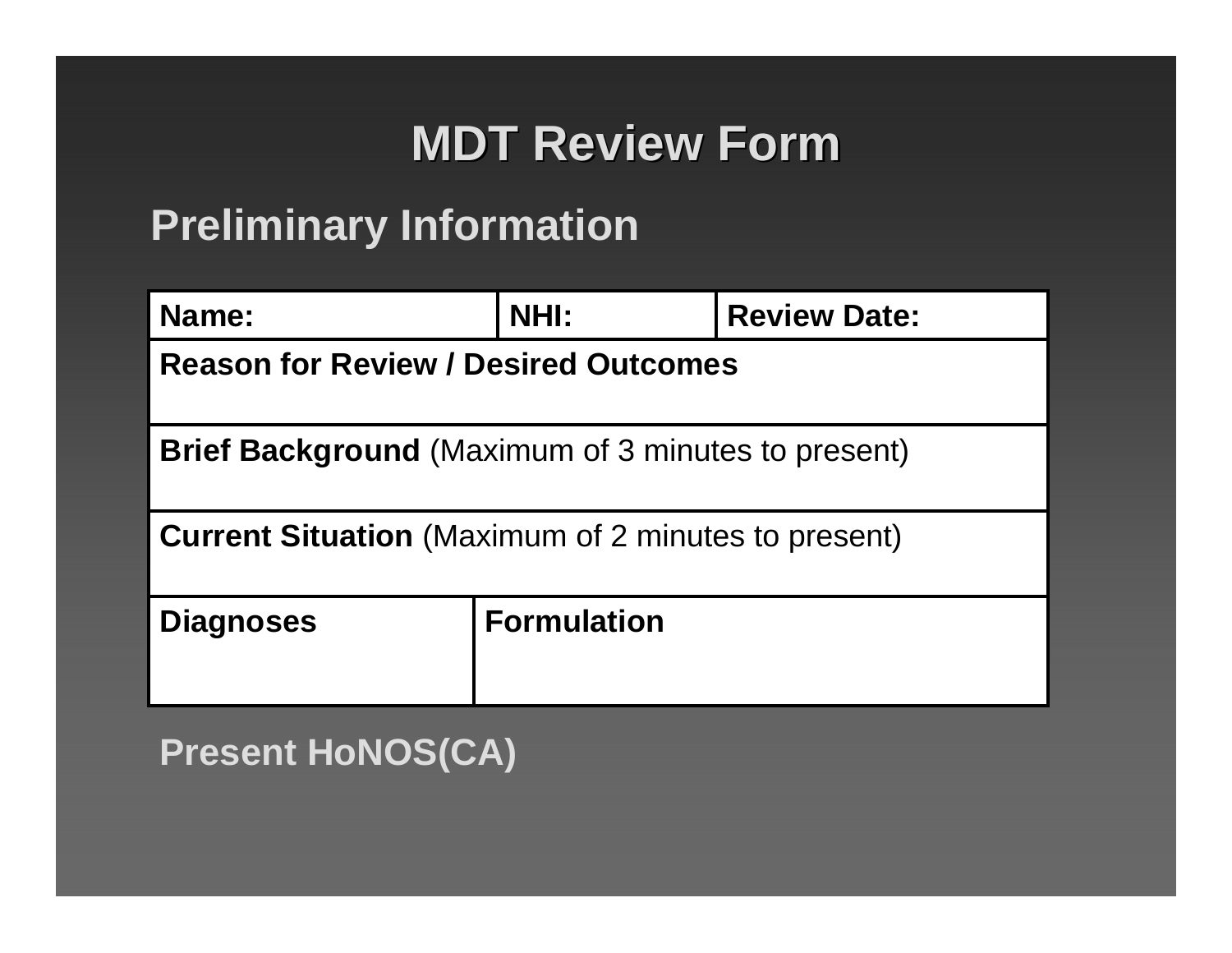# **"HoNOS and Beyond" Discussion**

### **Changes in Last 3 Months**

**Concerns:** (If no HoNOS items score higher than 1, why are we still the right service for this person?)

*HoNOS Items Scoring 3 and 4*

| <b>Item Name</b> | <b>Plan(s) to Address this Issue</b> |
|------------------|--------------------------------------|
|------------------|--------------------------------------|

### *HoNOS Items Scoring 2*

| <b>Item Name</b> | <b>Plan(s) to Address this Issue</b> |
|------------------|--------------------------------------|
|                  |                                      |

*Other Concerns/Goals not reflected by HoNOS Items*

**Concern/Goal Plan(s) to Address this Issue**

**Top Priority for the Next 3 Months**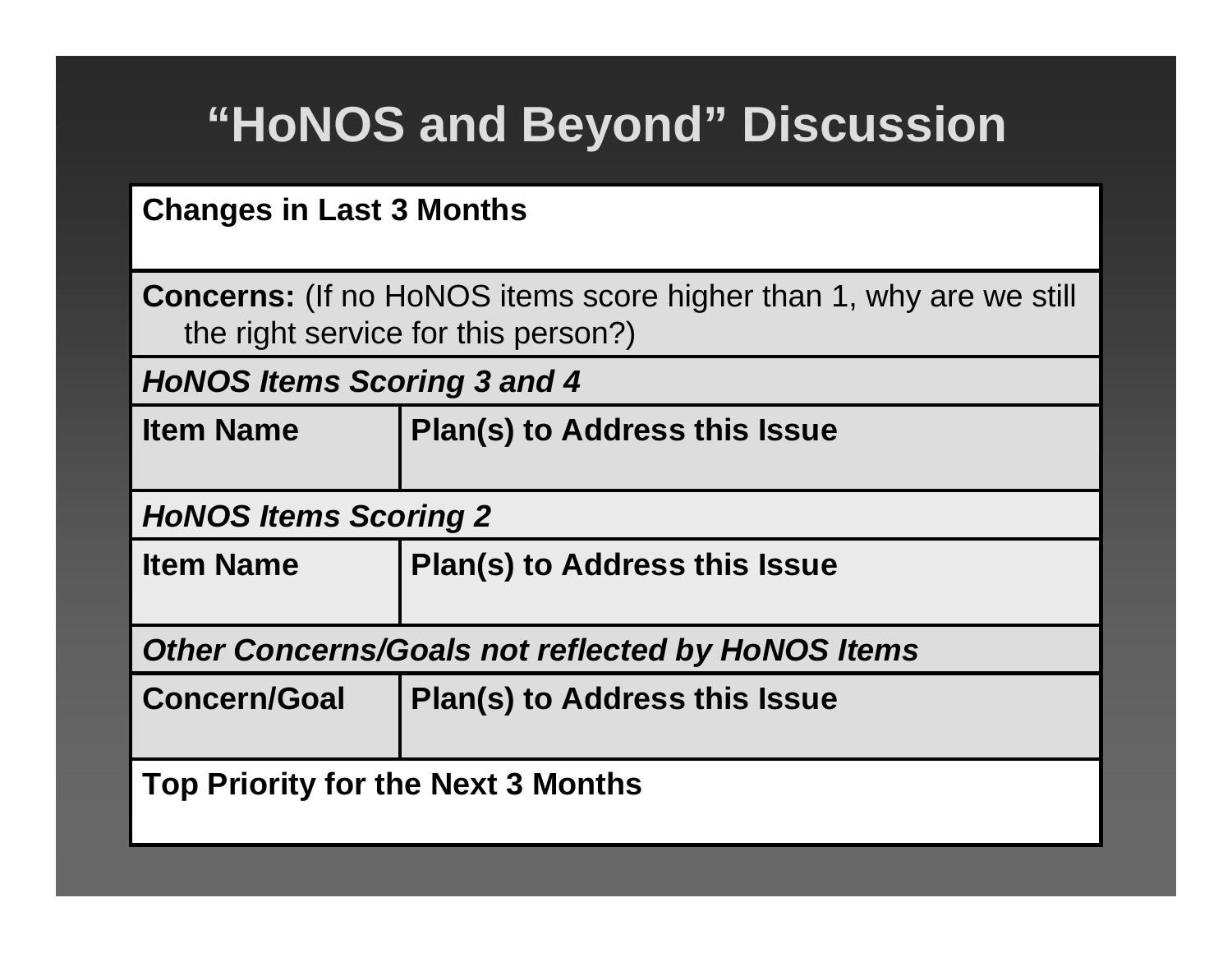| <b>Concordance</b> | <b>Changes in Last 3 Months</b>                                                                 |                                           |  |
|--------------------|-------------------------------------------------------------------------------------------------|-------------------------------------------|--|
|                    | <b>Concerns:</b>                                                                                |                                           |  |
| <b>Change</b>      | (If no HoNOS items score higher than 1, why are<br>we still the right service for this person?) |                                           |  |
|                    | <b>HoNOS Items Scoring 3 and 4</b>                                                              |                                           |  |
|                    | <b>Item Name</b>                                                                                | <b>Plan(s) to Address this Issue</b>      |  |
| Are we the         |                                                                                                 |                                           |  |
| right service?     | <b>HoNOS Items Scoring 2</b>                                                                    |                                           |  |
|                    | <b>Item Name</b>                                                                                | <b>Plan(s) to Address this Issue</b>      |  |
| <b>Concerns</b>    |                                                                                                 |                                           |  |
|                    | <b>Other Concerns/Goals not reflected by</b><br><b>HONOS Items</b>                              |                                           |  |
| <b>Priorities</b>  | <b>Concern/Goal</b>                                                                             | Plan(s) to Address this Issue             |  |
|                    |                                                                                                 | <b>Top Priority for the Next 3 Months</b> |  |